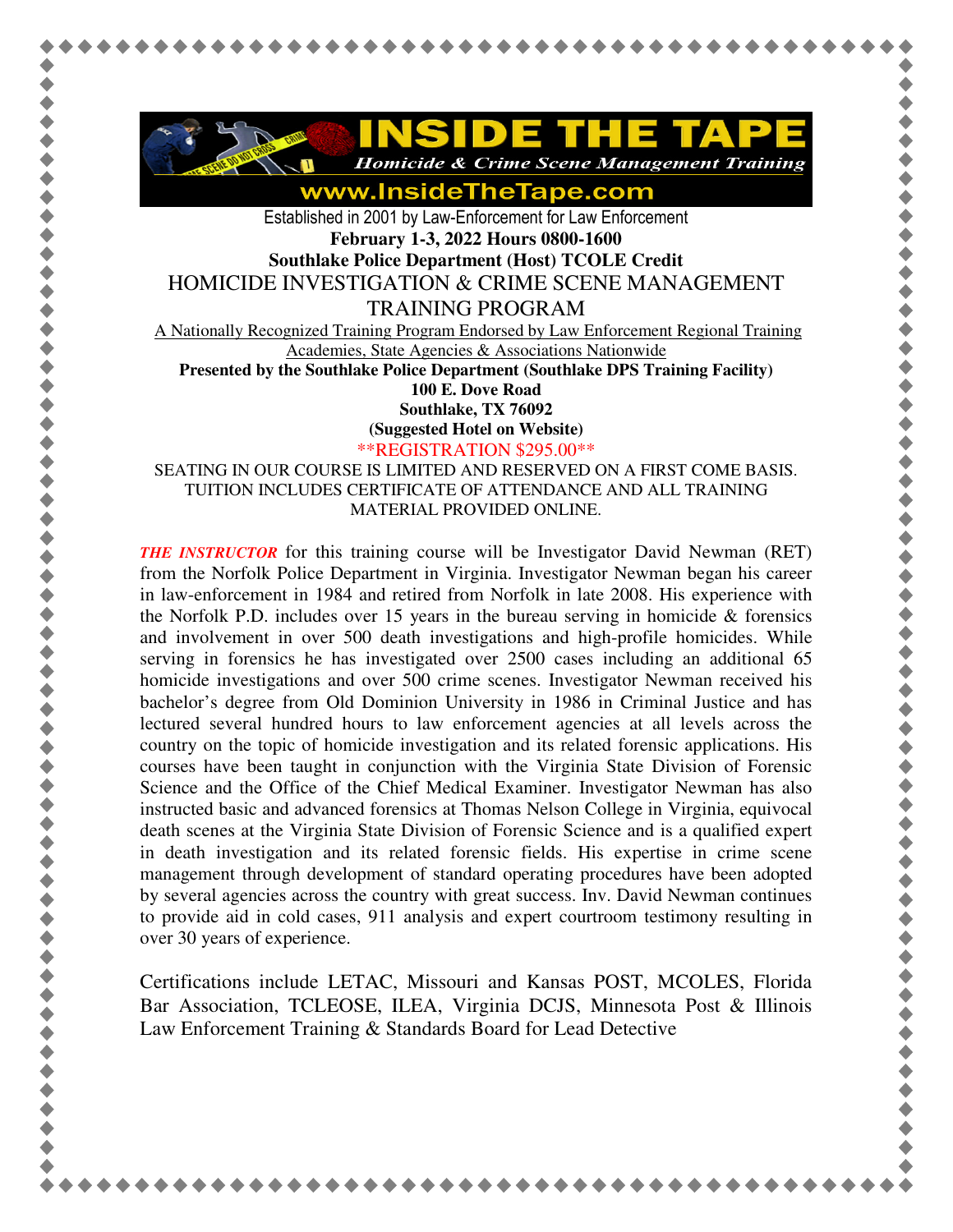## **COURSE TOPICS** ARE TO INCLUDE:

\*Development of Standard Operating Procedures Regarding the Suspicious Death Scene \*Defining and Explaining the Various Levels of Association that Exist Between the Homicide Victim and Offender (Pyramid of Association) (Solvability Factors)

- \*Initial Scene Responsibilities Covering Boundaries, Canvassing (Data Collection)  $\&$ Immediate Leads (Sources)
- \*Proper Crime Scene Protocol as it Relates to Death Investigation & Homicide
- \*Cold Case Investigation Strategies & Review of Solvability Factors (Case Objectives) \*Cold Case Reviews
- \*Evaluation of the 911 Call During the Active Phase through Case Reviews

\*Sources of Crime Scene Contamination & Prevention (Assessment Accountability)

- \*Categories of Circumstantial Evidence and Recognition of Contamination
- \*Victimology and Immediate Lead Indicators (High Vs. Low Risk)

\*Medical-Legal Death Investigation (Victim I.D. / Time of Death / Injury Recognition)

- \*Primary & Secondary Crime Scenes (Proper Definition)
- \*Crime Scene Sequence Event Determination Model Employing Scientific Method \*Crime Scene Evaluation (Execution of the Walk-thru)
- \*Crime Scene Indicators Related to Motive, Manner of Death & Method of Operation
- \*DNA Review and Touch Evidence (Familial DNA & Phenotyping) (Genealogy)
- \*Specific Types of Crime Scenes & Related Forensic Disciplines
- \*Case Review (To Change Each Course)
- \*Suicide and Equivocal Death Scene Investigation Analysis of Equivocal Death
- \*SIDS Review and Infant Homicide Scene

Inside the Tape has been committed to providing quality training to law-enforcement agencies since 2001 without raising tuition rates or cancelling classes. We have added more in-depth topics and several new case reviews to our program which continues to receive high marks from law enforcement at all levels across the country and has been used as a model for homicide scene management by agencies such as the Cincinnati, Austin, Detroit, Atlanta and St Paul Police in Minnesota. Several agencies contract our program out for in-service training and have implemented our methodologies and crime scene management principles with great success resulting in higher clearance and conviction rates. Our courses have also been certified by the Illinois Law Enforcement Training and Standards Board by the Law and Justice Commission as required training to serve as a lead detective in the state.

REGISTER ONLINE AT WWW.INSIDETHETAPE.COM

Simply go to the calendar page and click the on-line registration link for the Southlake Course. Print out the registration form and complete including method of payment. Fax the registration to 1-866-529-6152. You will receive a confirmation within 24 hours and a receipt if paying by credit card. Once payment is made refunds are not issued but credits are given for any future training course offered in the U.S.

INVESTIGATOR DAVID NEWMAN (RET) NORFOLK POLICE DEPARTMENT HOMICIDE & FORENSIC SECTION

INSIDETHETAPE@COX.NET WWW.INSIDETHETAPE.COM **Phone:** (757) 748-1991 **Fax:** (866) 529-6152 **Toll Free: (800) 297-6007**